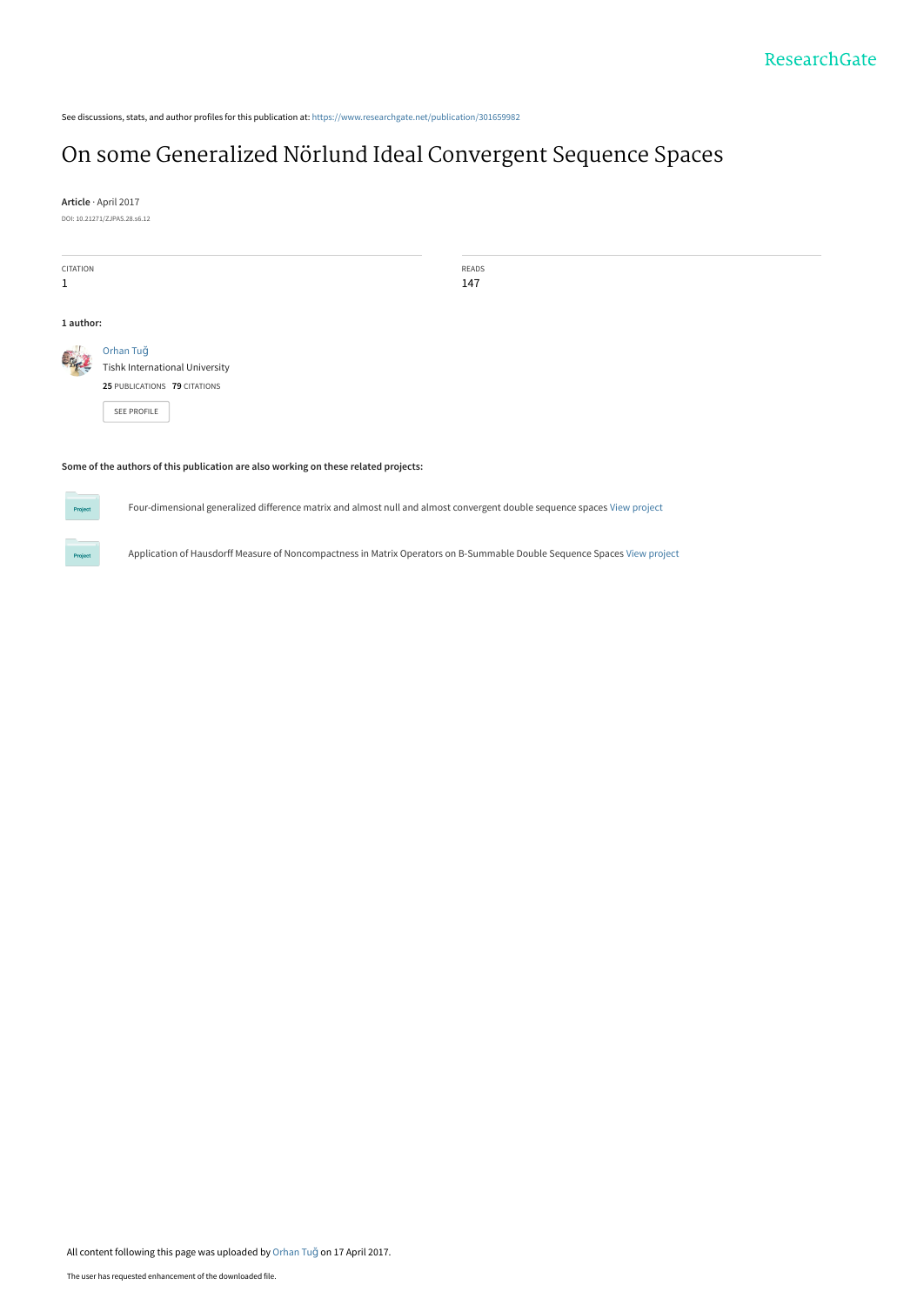

#### **ZANCO Journal of Pure and Applied Sciences**

The official scientific journal of Salahaddin University-Erbil ZJPAS (2016), 28 (s6); s97-s103 http://dx.doi.org/10.21271/ZJPAS.28.s6.12

### **On some Generalized N**ö**rlund Ideal Convergent Sequence Spaces**

#### **Orhan Tug**

Mathematics Education Department, Faculty of Education, Ishik University, Erbil- IRAQ

#### **A R T I C L E I N F O A B S T R A C T**

**Article History:** Received: 19/01/2017 **Keywords:**  Ideal convergence, Norlund mean, sequence space, Nörlund summability **\*Corresponding Author:** Orhan Tug

 In this paper, some new Ideal convergent sequence spaces  $c^I_{(N,p,q)}$ ,  $(c_0)^I_{(N,p,q)}$  and  $(\ell_\infty)^I_{(N,p,q)}$  that are related to the  $(N,p,q)$  summability method, are introduced and some topological properties of these spaces and some inclusion relations and results are determined.

Email:orhan.tug@ishik.edu.iq

#### **1. INTRODUCTION**

 We denote the space of all real valued sequences by  $\omega$ . Each vector subspace of  $\omega$  is called as a sequence space as well. The spaces of all bounded, convergent and null sequences are denoted by  $\ell_{\infty}$ , c and c<sub>0</sub>, respectively. By  $\ell_1, \ell_p, \text{cs}, \text{cs}_0$  and bs, we denote the spaces of all absolutely convergent, p-absolutely convergent, convergent, convergent to zero and bounded series, respectively; where  $1 \le p \le \infty$ .

A linear topological space  $\lambda$  is called a Kspace if each of the map  $\rho_i : \lambda \rightarrow \mathbb{C}$  defined by  $p_i(x) = x_i$  is continuous for all  $i \in \mathbb{N}$ , where  $\mathbb{C}$ denotes the complex field and  $N = \{0,1,2,3,...\}$ . A K-space  $\lambda$  is called an  $FK-space$  if  $\lambda$  is a complete linear metric space. If an FK-space has a normable topology then it is called a BK-space, (ABFB 2005). If  $\lambda$  is an FK-space,  $\Phi \subset \lambda$  and  $(e^k)$  is a basis for  $\lambda$  then  $\lambda$  is said to have AK property, where  $(e^k)$  is a

sequence whose only term in  $k<sup>th</sup>$  place is 1 the others are zero for each  $k \in \mathbb{N}$  and  $\Phi = \text{span}\{\mathbf{e}^{\mathbf{k}}\}\$ . If  $\Phi$  is dense in  $\lambda$ , then  $\lambda$  is called AD-space, thus AK implies AD.

Let  $\lambda$  and  $\mu$  be two sequence spaces, and  $A = (a_{nk})$  be an infinite matrix of real or complex numbers, where  $n, k \in \mathbb{N}$ . For every sequence  $X = (X_L) \in \lambda$  the sequence  $Ax = Ax = ((Ax)<sub>n</sub>) \in \mu$  is called A-transform of  $x$ , where

 $(Ax)_n = \sum_{k=0}^{\infty} a_{nk} x_k$ , (1)

Then, a defines a matrix mapping from  $\lambda$  to  $\mu$ and we show it by writing  $\mathbf{A} \colon \lambda \longrightarrow \mu$ .

By  $A \in (\lambda : \mu)$ , we denote the class of all matrices A such that  $A : \lambda \rightarrow \mu$  if and only if the series on the right side of (1) converges for each  $n \in \mathbb{N}$  and every  $x \in \lambda$ , and we have  $Ax = ((Ax)_n)$  belongs to  $\mu$  for all  $x \in \lambda$ . A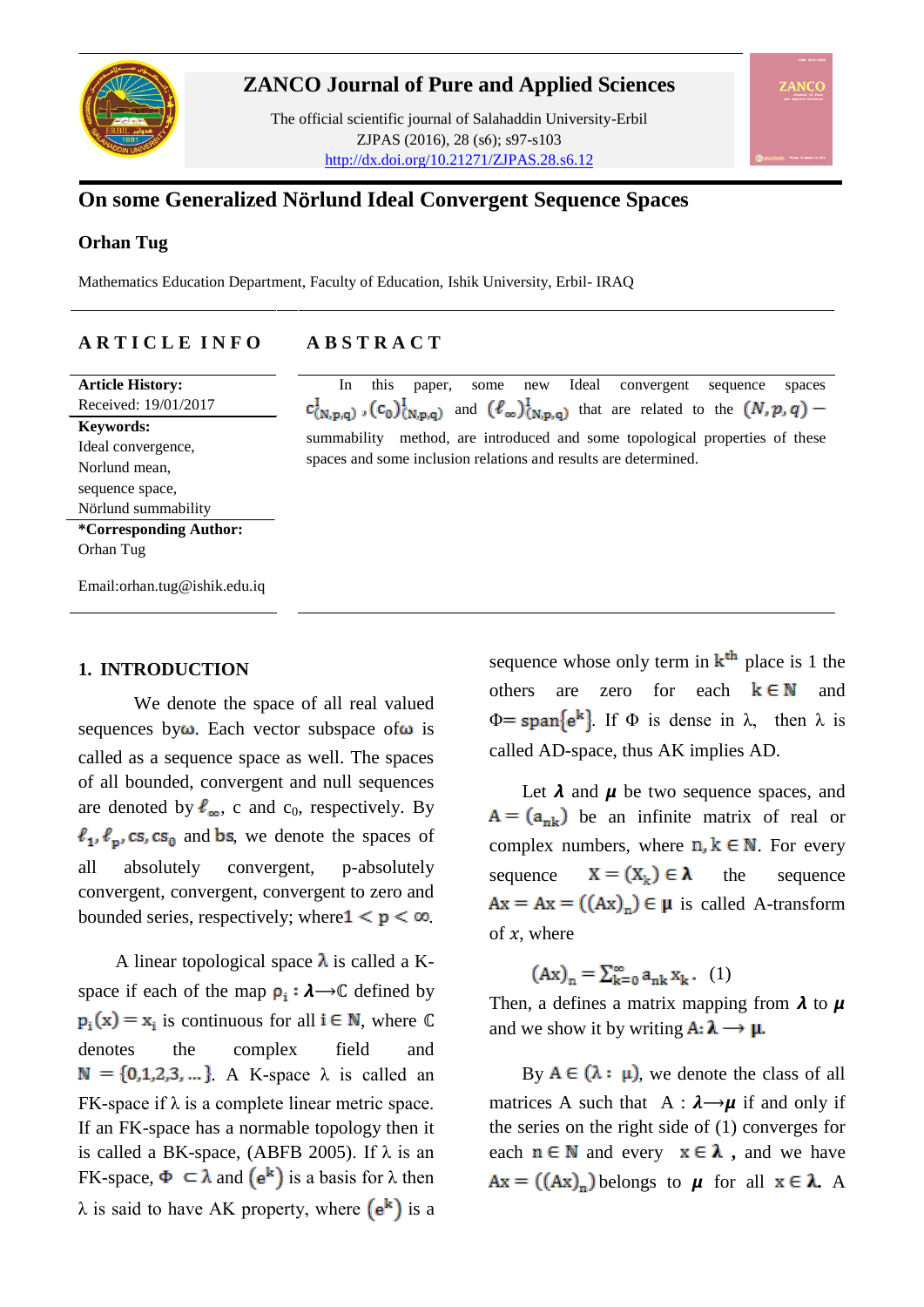sequence  $x$  is said to be A-summable to  $l$  and is called as the A-limit of  $x$ .

Let  $\lambda$  be a sequence space and A be an infinite matrix. The matrix domain  $\lambda_A$  of A in  $\lambda$ is defined by

$$
\lambda_A = \{x = (x_k) \in \omega : Ax \in \lambda\}
$$

Which is a sequence space.

Let  $(t_k)$  be a nonnegative real sequence with  $t_0 > 0$  and  $T_n = \sum_{k=0}^n t_k$  for all  $\in \mathbb{N}$ . Then, the Nörlund mean with respect to the sequence  $t = (t_k)$  is defined by the matrix  $N^t = (a_{nk}^t)$  as follows

$$
a_{nk}^t=\left\{\begin{array}{ll} \frac{t_{n-k}}{T_n} \ , \ 0\leq k\leq n \\ 0 \ , \ k>n \end{array}\right. \qquad (2)
$$

for every  $k, n \in \mathbb{N}$ . It is know that the Nörlund matrix  $N^t$  is a Teoplitz matrix if and only if  $\frac{t_n}{T_n} \to 0$ , as  $n \to \infty$ . Furthermore, if we take  $t = e = (1,1,1,...)$ , then the Nörlund matrix  $N^t$  is reduced to Cesàro mean  $C_1$  of order one and if we choose  $t_n = A_n^{r-1}$  for every  $n \in \mathbb{N}$ , then the  $N^t$  Nörlund mean becomes Cesàro mean  $C_r$  of order r, where  $r > -1$  and

$$
A_n^{t} = \begin{cases} \frac{(r+1)(r+2)...(r+n)}{n!} & , n = 1,2,3,... \\ 0 & , n = 0 \end{cases}
$$

Let  $t_0 = D_0 = 1$  and define  $D_n$  for  $n \in \{1,2,3,...\}$ by

$$
D_n=\begin{vmatrix} t_1 & 1 & 0 & 0 & \cdots & 0 \\ t_2 & t_1 & 1 & 0 & \cdots & 0 \\ t_3 & t_2 & t_1 & 1 & \cdots & 0 \\ \vdots & \vdots & \vdots & \vdots & \ddots & \vdots \\ t_{n-1} & t_{n-2} & t_{n-3} & t_{n-4} & \cdots & 1 \\ t_n & t_{n-1} & t_{n-2} & t_{n-3} & \cdots & t_1 \end{vmatrix}(3)
$$

With<br> $D_1 = t_1$ ,  $D_2 = (t_1)^2 - t_2$ ,  $D_3 = (t_3)^3 - t_1$  $2t_1t_2 + t_3$  ... ...

then the inverse matrix  $U^t = (u_{nk}^t)$  of Nörlund matrix  $N^t$  was defined by Mears in (MFM 1943) for all  $n \in \mathbb{N}$  as follows

$$
u_{nk}^{t} = \begin{cases} (-1)^{n-k} D_{n-k} T_K & , 0 \le k \le n, \\ 0 & , k > n. \end{cases}
$$
 (4)

**Definition 1.1.** A family  $I \subseteq 2^x$  of subset of a nonempty set X is said to be an ideal in X if

i)  $\emptyset \in X$ , ii) For  $A, B \in I$  imply  $A \cup B \in I$ , iii)  $A \in I, B \subset A$  imply  $B \in I$ .

 The ideal I of X is said to be non-trivial if and only if  $I \neq 2^X$ . The non-trivial ideal  $I \subseteq 2^x$  is called an admissible ideal in X if and only if it contains  $\{y\} : y \in X\}$ . A non-trivial ideal I is called maximal if there cannot exist any nontrivial ideal  $J \neq I$  containing I as a subset.

**Definition 1.2.** Let  $I \subseteq 2^x$  be an ideal on X. The non-empty family of sets  $F(I) \subset 2^x$  is called Filter on X corresponding to I if and only if

i)  $\emptyset \notin F(I)$ , ii) For  $A, B \in F(I)$  imply  $A \cap B \in F(I)$ , iii) For each  $A \in F(I)$  and  $A \subset B$  implies  $B \in F(I)$ .

 For each ideal I, there is a Filter F(I) corresponding to I. that is ,the following set F(I) is called filter according to the ideal I

 $F(I) = {K C 2^X : K^c \in I}.$ where  $K^c = X \backslash K = X - K$ 

**Definition 1.3.** The sequence  $x = (x_n)_{n \in \mathbb{N}} \in \omega$ is called ideal convergent or I-convergent to a number L if for every  $e > 0$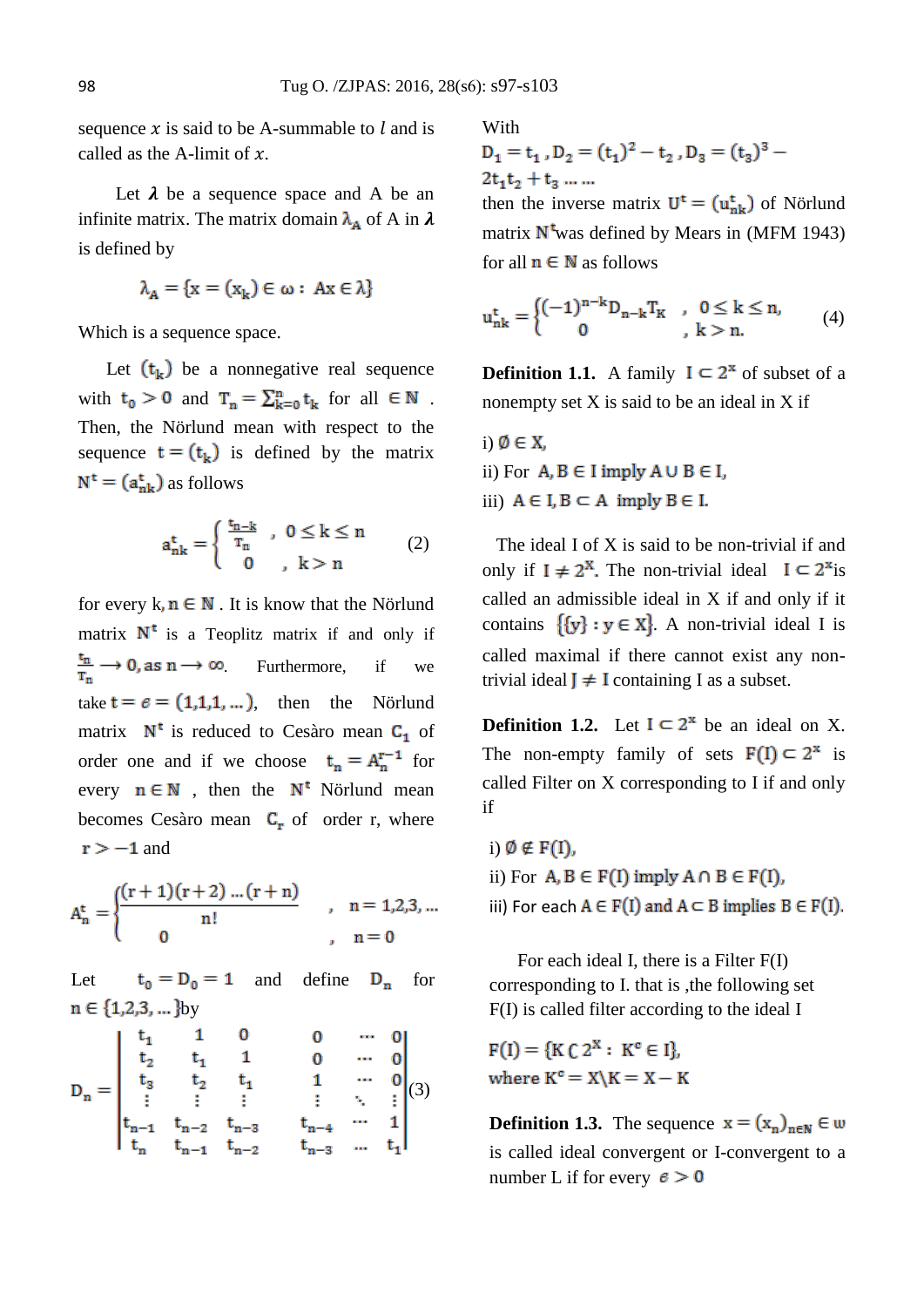$$
A(\epsilon) = \{ n \in \mathbb{N} : |x_n - L| \ge \epsilon \} \in I
$$

And if is denoted by

$$
I - \lim x_n = L
$$
.

The space of all I-convergent sequences to L is denoted by  $c^{\mathsf{T}}$  as follow;

$$
c^{I} = \{x = (x_k) \in \omega : \{k \in \mathbb{N} : |x_k - L| \ge \epsilon\} \in I\},\
$$

for some  $L \in \mathbb{C}$ . (See KPW 2014, STT 2000, STB 2004, OT 2012, OTMD 2012).

**Definition 1.4.** The sequence  $\mathbf{x} = (x_n)_{n \in \mathbb{N}} \in \mathbf{w}$ is said to be I-null if  $L = 0$ . In this case it is denoted by

$$
I - \lim x_n = 0
$$

The space of all I-null sequences is defined by  $c_0^{\rm I}$  as

$$
c_0^{\mathrm{I}} = \{ \mathbf{x} = (\mathbf{x_k}) \in \mathbf{w} : \{ \mathbf{k} \in \mathbb{N} : |\mathbf{x_k}| \ge \epsilon \} \in \mathbf{I} \}
$$

(See KPW 2014, STT 2000, STB 2004, OT 2012, OTMD 2012).

**Definition 1.5.** A sequence  $x = (x_n)_{n \in \mathbb{N}} \in \omega$ is said to be I-bounded if there exist a real constant  $M \geq 0$  such that

$$
\{k \in \mathbb{N} : |x_k| \ge M\} \in I
$$

(TBC 2005)

**Definition 1.6.** Let X be a linear space. A function  $g: X \to \mathbb{R}$  is called a paranorm if for all  $x, y, z \in X$ ;

i)  $g(x) = 0$  if  $x = \theta$ , ii)  $g(-x) = g(x)$ iii)  $g(x+y) \le g(x) + g(y)$ , iv) If  $(\lambda_n)$  is a sequence of scalars with  $\lambda_n \to \lambda(n \to \infty)$  and  $x_n, L \in X$  with  $x_n \rightarrow L(n \rightarrow \infty)$  in the sense that

 $g(x_n - L) \rightarrow 0$  (n  $\rightarrow \infty$ ), in the sense that  $g(\lambda_n x_n - \lambda L) \rightarrow 0(n \rightarrow \infty)$ .

**Definition 1.7.** A sequence space X is called solid or normal if  $x = (x_k) \in X$  implies  $\alpha x = (\alpha_k x_k) \in X$  for all sequence of scalars  $\alpha = (\alpha_k)$  with  $|\alpha_k| < 1$  for all  $k \in N$ ,(TBC 2005)

**Definition 1.8.** A sequence space X is called monotone if it contains the canonical preimages of all its step-spaces, (TBC 2005)

Let  $K = \{k_1 < k_2 < \cdots \}$  C N and E be a sequence space. A K- step space of E is a sequence space  $\lambda_K^E = \{ (x_{k_n}) \in \omega : (x_n) \in E \}.$ A canonical preimage of a sequence  $x_{k_n} \in \lambda_K^B$ is a sequence  $y = (y_n) \in \omega$  defined as

$$
y_n\begin{cases}x_n&,\quad\quad\text{if }n\in K\\0&,\quad\quad\text{otherwise}\end{cases}
$$

A canonical perimage of step space  $\lambda_{\text{K}}^{\text{E}}$  is a set of canonical preimage of all the elements in  $\lambda_{\kappa}^{E}$  if and only if is a canonical perimage of some  $x \in \lambda_K^E$  see (HBT 2014).

**Lemma 1.9.** The sequence space X is solid implies that X is monotone, (see KPK 2009 p.53).

#### **2.GENERALIZED WEIGHTED NORLUND IDEAL CONVERGENCE**

Let  $p = (p_k)$  and  $q = (q_k)$  be two increasing sequences of non-zero real constant which satisfy

$$
P_n = p_1 + p_2 + \dots + p_n, P_{-1} = p_{-1} = 0,
$$
  
\n
$$
Q_n = q_1 + q_2 + \dots + q_n, Q_{-1} = q_{-1} = 0
$$

Now, we define the Cauchy product of the sequences  $P_n$  and  $Q_n$ , as follow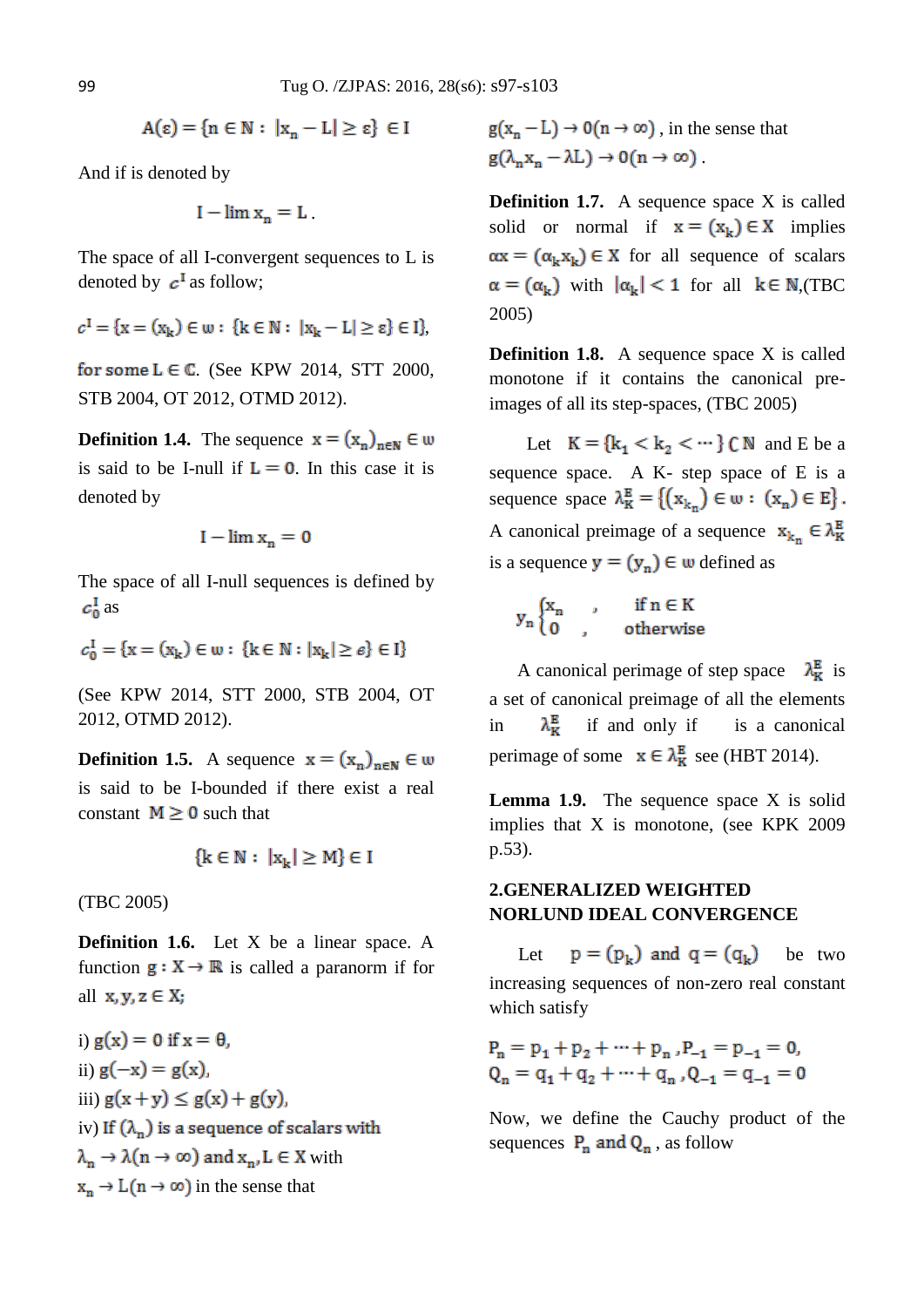$$
R_n = (p_n) * (q_n) = \sum_{k=0}^{n} p_k q_{n-k} = \sum_{k=0}^{n} p_{n-k} q_k
$$

Then, the series  $\Sigma_{\mathbf{k}} \mathbf{x}_{\mathbf{k}}$  or any sequence  $x = (x_k)$  is summable to any point L by generalized Nörlund method which is denoted by  $\mathtt{x_k}\to\mathtt{L}(\mathtt{N,p,q})$  if

$$
\lim_{n\to\infty}\frac{1}{R_n}\sum_{k=0}^n p_k q_{n-k}x_k=L
$$

This is obvious that when we take  $p_n = 1$ for each  $n \in \mathbb{N}$ , then we Nörlund method. (See OTFB 2016). Since we take  $p_n = q_n = 1$  for each  $n \in \mathbb{N}$ , then we approach Cesaro method.

The matrix  $A = (\alpha_{nk})$  in  $(N, p, q)$ summability is defined by

$$
\alpha_{nk} = \begin{cases} \frac{p_k q_{n-k}}{R_n} & , \ \ 0 \leq k \leq n, \\ 0 & , \qquad k > n \end{cases}
$$

 In this paper, we construct the new Iconvergent sequence spaces related to the  $(N, p, q)$ - summability method. Now, by  $c^I_{(N,p,q)}$ ,  $(c_0)^I_{(N,p,q)}$  and  $(\ell_\infty)^I_{(N,p,q)}$ , we define generalized weighted Nörlund I-convergent, generalized weighted Nörlund I-null and generalized weighted Nörlund I-bounded sequence spaces, respectively. First we give some topological properties of these spaces. Then, we derive some inclusion relations and results.

A sequence  $x = (x_k)$  is said to be generalized weighted Nörlund ideal convergent if for every  $\varepsilon > 0$ 

$$
N(\epsilon) = \left\{ n \in N : \frac{1}{R_n} \sum_{k=0}^n p_k \ q_{n-k} \ |x_k - L| \ge \varepsilon \right\} \in I
$$

And the set of all generalized weighted Nörlund  $I -$  convergent, generalized weighted Nörlund  $I$  -null and generalized weighted Nörlund  $I$  -bounded sequence spaces are defined as follows ;

$$
c_{(N,p,q)}^I =
$$
  

$$
\left\{x = (x_k) \in \omega \colon \left\{n \in \mathbb{N} \colon \frac{1}{R_n} \sum_{k=0}^n p_k q_{n-k} |x_k - L| \ge \varepsilon\right\} \in I\right\}
$$

$$
(c_0)'_{(N,p,q)} =
$$
\n
$$
\left\{ x = (x_k) \in \omega : \left\{ n \in \mathbb{N} : \frac{1}{R_n} \sum_{k=0}^n p_k q_{n-k} |x_k| \ge \varepsilon \right\} \in I \right\}
$$
\n
$$
(l_{\infty})'_{(N,p,q)} =
$$
\n
$$
\left\{ x = (x_k) \in \omega : \left\{ n \in \mathbb{N} : \exists M > 0 \exists \frac{1}{R_n} \sum_{k=0}^n p_k q_{n-k} |x_k| > M \right\} \in I \right\}
$$
\nTheorem 2.1. The spaces  $c_1' = \dots = (c_1)'$ .

**EMECTER 2.1.** The spaces  $c_{(N,p,q)}^*$ ,  $(c_0)_{(N,p,q)}^*$ ,  $(l_{\infty})^I_{(N,\mathfrak{p},q)}$  are linear spaces

**Proof.** We shall prove the result for the space  $c_{(N,p,q)}^l$ . Let  $x = (x_k), y = (y_k) \in c_{(N,p,q)}^l$  and  $\alpha, \beta \in \mathbb{C}$  are given. Then we have the following for given every  $\epsilon > 0$ 

We denote

$$
A(\epsilon) = \left\{ n \in \mathbb{N} : \frac{1}{R_n} \sum_{k=0}^n p_k q_{n-k} |x_k - L_1| \ge \frac{\varepsilon}{2} \right\} \in I
$$
  

$$
B(\epsilon) = \left\{ n \in \mathbb{N} : \frac{1}{R_n} \sum_{k=0}^n p_k q_{n-k} |y_k - L_2| \ge \frac{\varepsilon}{2} \right\} \in I
$$
  
for some  $L_1, L_2 \in \mathbb{C}$ .

Now, we write the following inequality

$$
\frac{1}{R_n} \sum_{k=0}^n p_k q_{n-k} |(\alpha x_k + \beta y_k) - (\alpha L_1 + \beta L_2)|
$$
  
\n
$$
\leq \frac{1}{R_n} \sum_{k=0}^n p_k q_{n-k} (|\alpha| |x_k - L_1| + |\beta| |y_k - L_2|)
$$
  
\n
$$
\leq |\alpha| \frac{1}{R_n} \sum_{k=0}^n p_k q_{n-k} |x_k - L_1| + |\beta| \frac{1}{R_n} \sum_{k=0}^n p_k q_{n-k} |y_k - L_2|
$$

Then,by using the above inequality we derive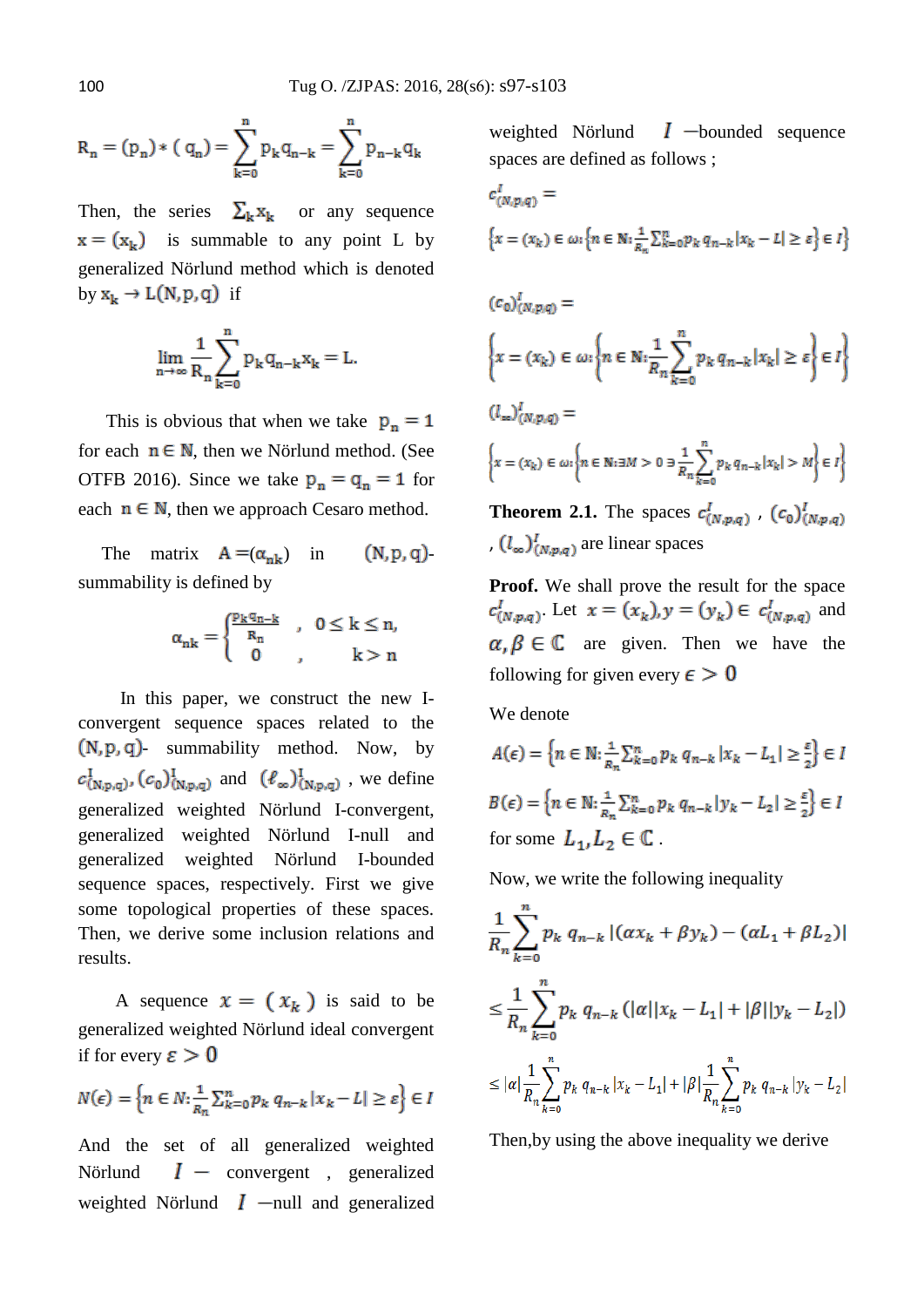$$
\left\{ n \in \mathbb{N} : \frac{1}{R_n} \sum_{k=0}^n p_k q_{n-k} (\alpha x_k + \beta y_k) - (\alpha L_1 + \beta L_2) | \ge \epsilon \right\}
$$
  

$$
\subseteq \left\{ n \in \mathbb{N} : |\alpha| \frac{1}{R_n} \sum_{k=0}^n p_k q_{n-k} |x_k - L_1| \ge \frac{\epsilon}{2} \right\}
$$
  

$$
\cup \left\{ n \in \mathbb{N} : |\beta| \frac{1}{R_n} \sum_{k=0}^n p_k q_{n-k} |y_k - L_2| \ge \frac{\epsilon}{2} \right\}
$$
  

$$
\subseteq A(\epsilon) \cup B(\epsilon) \in I
$$

Then this completes the proof. The proof for the spaces  $c^I_{(N,p,q)}$  and  $(l_\infty)^I_{(N,p,q)}$  follow similarly.

**Theorem 2.2.** The spaces  $c_{(N,p,q)}^I$ ,  $(c_0)_{(N,p,q)}^I$ ,  $(l_{\infty})^I_{(N,p,q)}$  are para-normed spaces with the para-norm

$$
g(x) = \sup_{n \in \mathbb{N}} \frac{1}{R_n} \sum_{k=0}^{n} p_k q_{n-k} |x_k|
$$

**Proof.** Since we have similar proof for  $c^I_{(N,p,q)}$ ,  $\left(c_0\right)^l_{\left(N,p,q\right)}$  ,  $\left(l_\infty\right)^l_{\left(N,p,q\right)},$  we give only the proof for  $c^I_{(N,p,q)}$ . It is trivial that if  $x = (x_k) = 0$ then  $g(x) = 0$ .for  $x = (x_k) \neq 0$  then  $g(x) \neq 0$ , we have that

i) For all 
$$
x \in c^I_{(N,p,q)}
$$

$$
g(x) = \sup_{n \in \mathbb{N}} \frac{1}{R_n} \sum_{k=0}^n p_k q_{n-k} |x_k| \ge 0
$$

ii) For all 
$$
x \in c^I_{(N,p,q)}
$$

$$
g(-x) = \sup_{n \in \mathbb{N}} \frac{1}{R_n} \sum_{k=0}^{n} p_k q_{n-k} |-x_k|
$$

$$
= \sup_{n \in \mathbb{N}} \frac{1}{R_n} \sum_{k=0} p_k \, q_{n-k} \, |x_k| = g(x)
$$

iii) For every 
$$
x, y \in c^l_{(N,p,q)}
$$

$$
g(x + y) = \sup_{n \in \mathbb{N}} \frac{1}{R_n} \sum_{k=0}^{n} p_k q_{n-k} |x_k - y_k|
$$
  

$$
\leq \sup_{n \in \mathbb{N}} \frac{1}{R_n} \sum_{k=0}^{n} p_k q_{n-k} |x_k|
$$
  

$$
+ \sup_{n \in \mathbb{N}} \frac{1}{R_n} \sum_{k=0}^{n} p_k q_{n-k} |y_k|
$$
  

$$
= g(x) + g(y).
$$

iv) Let  $\left(\lambda_n\right)$  is a sequence of scalars with  $\lambda_n \to \lambda(n \to \infty)$  and  $x_n \in c^I_{(N,p,q)}$ 

# such that  $\frac{1}{R_n}\sum_{k=0}^n p_k q_{n-k} |x_k| \to L(n \to \infty),$

in the sense that

$$
g\left(\frac{1}{R_n}\sum_{k=0}^n p_k q_{n-k} |x_k| \to L\right) \to 0(n \to \infty)
$$
  
Therefore,

.

$$
g\left(\lambda_n \frac{1}{R_n} \sum_{k=0}^n p_k q_{n-k} |x_k| - \lambda L\right) \le
$$
  

$$
g\left(\frac{1}{R_n} \sum_{k=0}^n p_k q_{n-k} |x_k| (\lambda_n - \lambda)\right)
$$
  

$$
+ g\left(\lambda \left(\frac{1}{R_n} \sum_{k=0}^n p_k q_{n-k} |x_k| - L\right)\right)
$$

Then it is obvious that

$$
\lambda_n \frac{1}{R_n} \sum_{k=0}^n p_k \ q_{n-k} |x_k| \to \lambda L(n \to \infty)
$$

This is completes the proof.

**Theorem 2.3.** The space  $c^I_{(N,p,q)}$  is solid and monotone.

**Proof.** Suppose that  $x = (x_k) \in c^I_{(N,p,q)}$  and  $(a_k)$  be a sequence of scalars with  $|a_k| \leq 1$  for all  $k \in \mathbb{N}$ . Then notice that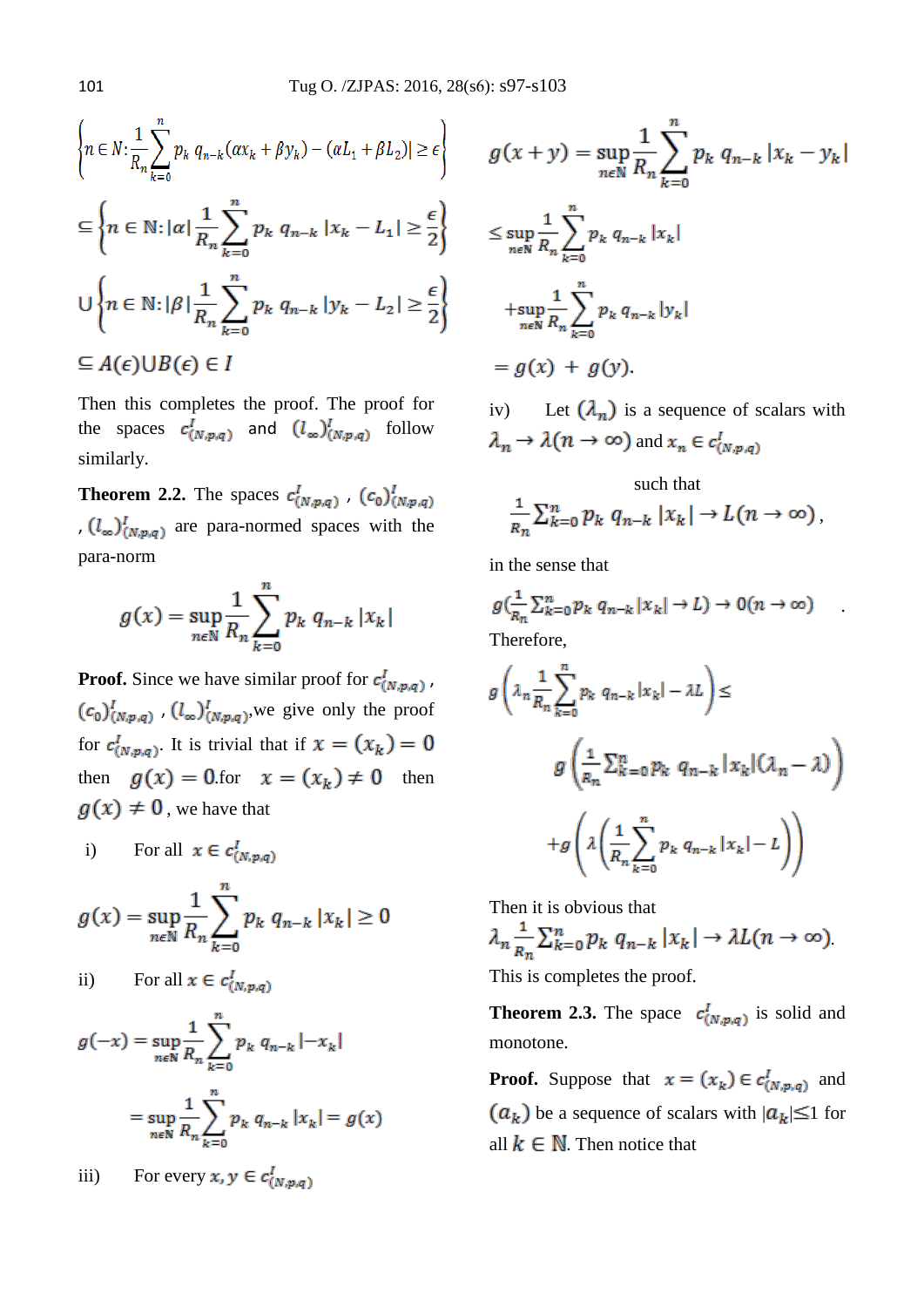$$
\frac{1}{R_n} \sum_{k=0}^n p_k \, q_{n-k} \, |\alpha_k x_k| \le \frac{1}{R_n} \sum_{k=0}^n p_k \, q_{n-k} \, |\alpha_k| |x_k|
$$
\n
$$
\le \frac{1}{R_n} \sum_{k=0}^n p_k \, q_{n-k} \, |x_k|.
$$

Furthermore,

$$
(12) \quad \left\{ n \in \mathbb{N} : \frac{1}{R_n} \sum_{k=0}^n p_k \ q_{n-k} \ |a_k x_k| \ge \varepsilon \right\}
$$

$$
\subseteq \left\{ n \in \mathbb{N} : \frac{1}{R_n} \sum_{k=0}^n p_k \ q_{n-k} \ |x_k| \ge \varepsilon \right\}
$$

Then by using (12) we derive  $(\alpha_k x_k) \in c^l_{(N,p,q)}$ . This completes the proof.

**Theorem 2.4.**  $c^I_{(N,p,q)}$  is a closed subset of  $(l_{\infty})^l_{(N,n,q)}$ 

**Proof.** Let's take a Cauchy sequence  $x_k^{(n)}$ in  $\in c^I_{(N,p,q)}$  such that  $x^{(n)} \to x \text{ as } n \to \infty$ . We need to show that  $x \in c^I_{(N, p, q)}$ . Since  $x_k^{(n)}$  $\in c^I_{(N,p,q)}$  then there exist a sequence of complex number  $\alpha_n$  such that

$$
A = \left\{ n \in \mathbb{N}: \frac{1}{R_n} \sum_{k=0}^n p_k \ q_{n-k} \left| x_k^{(n)} - a_n \right| \ge \varepsilon \right\} \in I
$$
\n
$$
(13)
$$

Now, to give the proof , we need to mention that  $\alpha_n \to x$  as  $n \to \infty$  and  $(A')^c \in I$  whenever

$$
A' = \left\{ n \in \mathbb{N} : \frac{1}{R_n} \sum_{k=0}^n p_k \ q_{n-k} \ |x_k - a| \ge \varepsilon \right\}
$$

Since  $x^{(n)}$  is a Cauchy sequence in  $c_{(N,p,q)}^l$ . We can write for a given  $\epsilon > 0$ , there exist  $k_0 \in \mathbb{N}$ such that

$$
\frac{1}{R_n}\sum_{k=0}^n p_k q_{n-k} \left| x_k^{(n)} - x_k^{(m)} \right| < \frac{\epsilon}{3} \quad \text{for all } m, n \ge k_0
$$

Let us define the followings sets for  $\varepsilon > 0$  as:

$$
A_1 = \left\{ n \in \mathbb{N} : \frac{1}{R_n} \sum_{k=0}^n p_k q_{n-k} \left| x_k^{(n)} - x_k^{(m)} \right| < \frac{\epsilon}{3} \right\}
$$
\n
$$
A_2 = \left\{ n \in \mathbb{N} : \frac{1}{R_n} \sum_{k=0}^n p_k q_{n-k} \left| x_k^{(n)} - a_n \right| < \frac{\epsilon}{3} \right\}
$$

$$
A_3 = \left\{ n \in \mathbb{N}: \frac{1}{R_n} \sum_{k=0}^n p_k q_{n-k} \left| x_k^{(n)} - a_m \right| < \frac{\epsilon}{3} \right\}
$$

For all  $m, n \geq k_0$  whenever  $A_1^c, A_2^c, A_3^c \in I$ . Then we have

$$
\left\{ n \in \mathbb{N} : \frac{1}{R_n} \sum_{k=0}^n p_k q_{n-k} |a_n - a_m| < \epsilon \right\} \supseteq
$$
\n
$$
\left\{ n \in \mathbb{N} : \frac{1}{R_n} \sum_{k=0}^n p_k q_{n-k} \left| x_k^{(n)} - x_k^{(m)} \right| < \frac{\epsilon}{3} \right\}
$$
\n
$$
\cap \left\{ n \in \mathbb{N} : \frac{1}{R_n} \sum_{k=0}^n p_k q_{n-k} \left| x_k^{(n)} - a_n \right| < \frac{\epsilon}{3} \right\}
$$
\n
$$
\cap \left\{ n \in \mathbb{N} : \frac{1}{R_n} \sum_{k=0}^n p_k q_{n-k} \left| x_k^{(n)} - a_m \right| < \frac{\epsilon}{3} \right\}
$$

We can see that  $(a_n)$  is a Cauchy sequence in C and convergent to the scalar  $\alpha$  as  $n \to \infty$ .

Now, for the last needed let's take  $0 < \delta < 1$ . Then we need to show that if

$$
A' = \left\{ n \in \mathbb{N} : \frac{1}{R_n} \sum_{k=0}^n p_k q_{n-k} |x_k - a| < \delta \right\}
$$

Then  $(A')^c \in I$ . Since

 $\frac{1}{R_n} \sum_{k=0}^n p_k q_{n-k} |x_k^{(n)} - x_k| \to 0 \text{ as } n \to \infty,$ then there exists  $n_0 \in \mathbb{N}$  such that

$$
E_1 = \left\{ n \in \mathbb{N} : \frac{1}{R_n} \sum_{k=0}^n p_k q_{n-k} \left| x_k^{(n)} - x_k \right| < \frac{\delta}{3} \right\}
$$